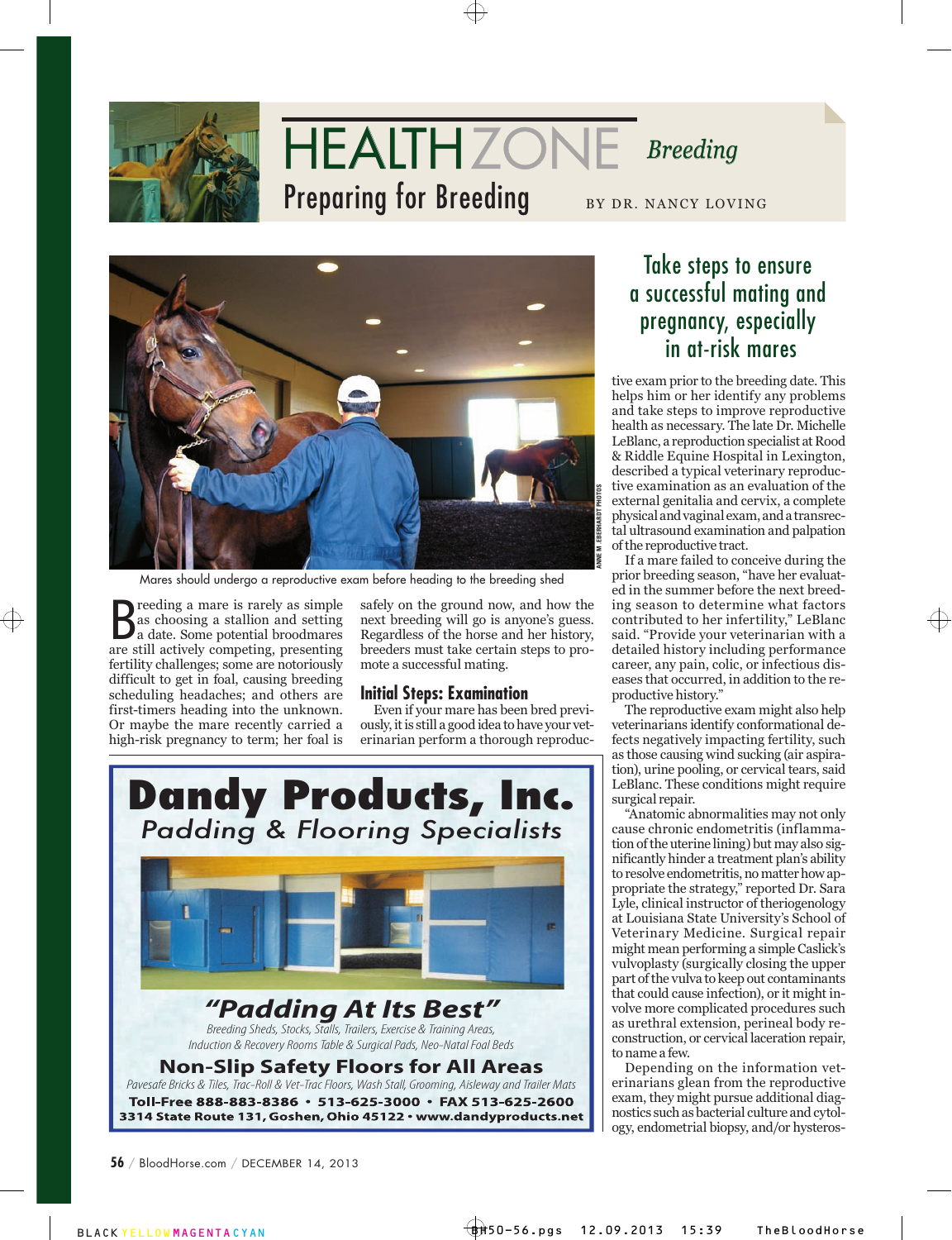copy (visual inspection of the uterus with an endoscope).

"The best way to determine uterine health and its ability to sustain pregnancy is with an endometrial (uterine) biopsy," advised lyle. "a uterine biopsy evaluates several factors: inflammation, deposition of fibrosis (scar tissue formation) around the base of the glands, degenerative changes in blood vessels, and the presence of dilated lymphatics."

lyle describes a scoring system that veterinarians can use to categorize a mare's chances of carrying a foal to term based on those test results: I (greater than 70-80%) success rate), IIA (50-70%), IIB (10-50%), and III (less than 10%).

"Hysteroscopy provides additional, valuable information on focal disease and abnormalities, such as cysts, plaques, adhesions, or atrophy," she added.

leBlanc said she also cultures the uterus if examination indicates a problem such as vaginal inflammation, fluid in the uterus, a heavy uterus, and/or a history of infertility. Endometrial culture and cytology corroborate the presence of inflammation and infection.

"Samples are obtained either by direct swab, with low-volume lavage (flush), or from a biopsy sample," she explained. "While a swab sample is a great screening method, the last two methods are more sensitive in detecting an issue in problem mares."

If the veterinarian identifies infection through laboratory uterine sample analysis, he or she proceeds with treating the mare and gives her sufficient time to heal. But there is no one plan that fits all.

"i usually recheck a mare in the fall so she is reproductively healthy going into winter," said LeBlanc. "I also develop a management plan for the next breeding season based on an accurate diagnosis."

veterinarians might investigate further if the mare displays certain problems. When a mare exhibits abnormal estrous cycles, if she shows signs that suggest an ovarian tumor, or if she appears to have insulin resistance and/or Cushing's disease, leBlanc recommended running assays for hormones.

Examining the external genitalia also alerts a veterinarian to other issues, such as tumors surrounding the vulva or rectum (e.g., squamous cell carcinoma or melanoma), that might impair foal delivery.

as for the rest of the mare's body, conducting the general physical exam is as important as examining the reproductive tract during the pre-breeding exam. The veterinarian should complete a thorough assessment for arthritis or other chronically painful conditions, which is important because pain is a stressor implicated in decreased fertility. checking the mare's body condition is also important.



Uterine cultures can be taken by a direct swab

Both of our sources agree that depending on a mare's body condition and access to a balanced ration, her owner might not need to modify the diet.

"if the mare has a body condition score (BcS) of 4.5-6 (5 is excellent), the diet needn't be changed unless extreme cold causes a mare to require more calories,"

LeBlanc explained. "If she is fat, it is important to reduce energy consumption."

an owner of an underweight mare, on the other hand, should bring her up to condition prior to breeding using careful nutritional strategies. Mares with scores of less than 5 don't generally conceive as easily as those at BCS 5 or 6. "Extremely thin mares can have problems with cycle irregularity that delays entry into the breeding season," explained lyle.

Ideally, practitioners complete the mare's dental care prior to breeding, along with routine immunizations and deworming. If a mare exhibits a rough hair coat or isn't shedding out normally, this might indicate parasitism or other underlying illness, poor nutrition, and/or poor hormonal responses that could interfere with fertility. Address any and all potential health issues prior to breeding.

#### **Knowing When to Breed**

one key step to ensuring breeding success is to identify accurately when a mare is in heat.

"The best method for determining estrus is by presentation of the mare to a stallion for teasing," leBlanc said.

If the mare is in season, she will show characteristic signs such as tail raising, squatting, and urinating. lyle added that